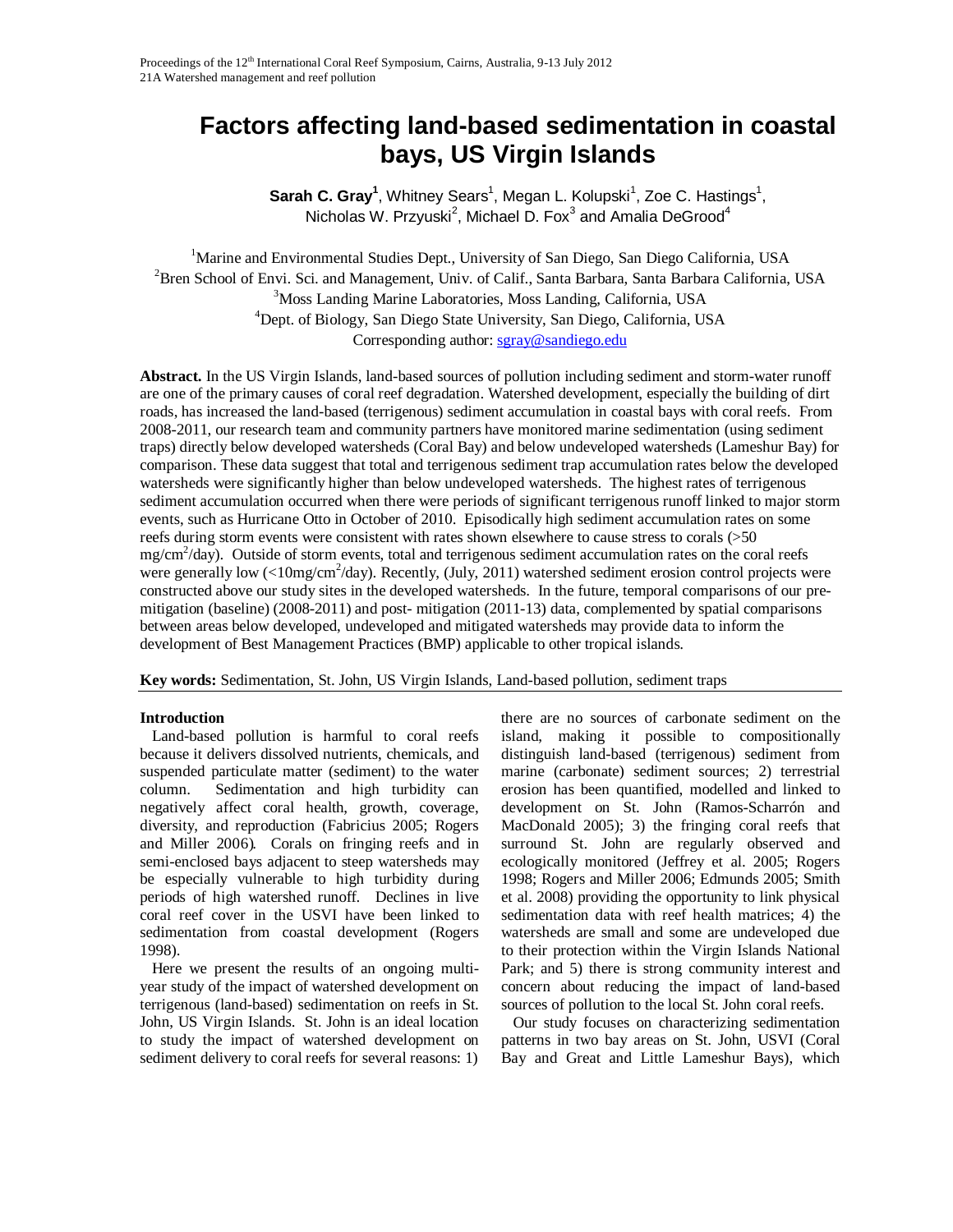

Figure 1: Map of St. John showing the boundary of the VI National Park (blue line) and the watersheds and sediment trap/sampling locations below developed (Coral Bay) and undeveloped (Great & Little Lameshur Bays and Hurricane Hole) watersheds.

drain six watersheds or sub-watersheds (Fig. 1). Coral Bay (CB) is a  $13.3 \text{km}^2$  bay with mangroves, sea-grass beds, reefs, *Acropora* corals and turtle nesting areas. The watersheds that drain into CB have steep slopes (averaging 18% with large areas over 35%), erodible soils, and high runoff volumes associated with average rain events (Center for Watershed Protection, 2008). Rapid development of the hill slopes has resulted in many steep dirt roads, which provide a source and conduit to terrigenous sediment runoff (Ramos-Scharrón and MacDonald 2005). Geological studies of historical sedimentation rates in CB have shown a dramatic increase in bay sedimentation rates since the 1950s with development and building in the CB community (Brooks et al. 2007).

 This study compares sedimentation in watersheds in developed watersheds in CB to undeveloped sites, which serve as "reference" sites for comparison. These "reference" sites include: locations in Great and Little Lameshur Bays within the VI National Park, sites below watersheds with limited or no development in Coral Bay (Plantation), and Hurricane Hole within the US Virgin Islands Coral Reef National Monument (Fig. 1).

In order to characterize sedimentation at the shore and reef sites, we determined the composition (% terrigenous, organic and carbonate) and quantity (accumulation rate) of sediments and examined how these parameters varied: a) between areas with different types and degrees of development, b) temporally during the 4-5 year study period, c) with environmental parameters (storms, runoff, wind and currents), and d) with watershed changes (such as new development or sediment mitigation).

# **Material and Methods**

Marine sedimentation was monitored regularly (every 26 days for 9 months a year for 3-5 years) and during storm events at 15 sites below 6 sub-watersheds on St. John (Fig. 1). The variation in total and terrigenous sediment accumulation was determined by deploying sediment trap arrays consisting of four 2" diameter X 8" long PVC pipes placed 60 cm above the sedimentwater interface on metal stakes. The water depth of trap deployment varied between environments (1.3 m in shore & mangrove environments and 8-10 m on the reefs). In the laboratory, sediments accumulated in the sediment-trap tubes were filtered  $( $3 \mu m$ ), rinsed,$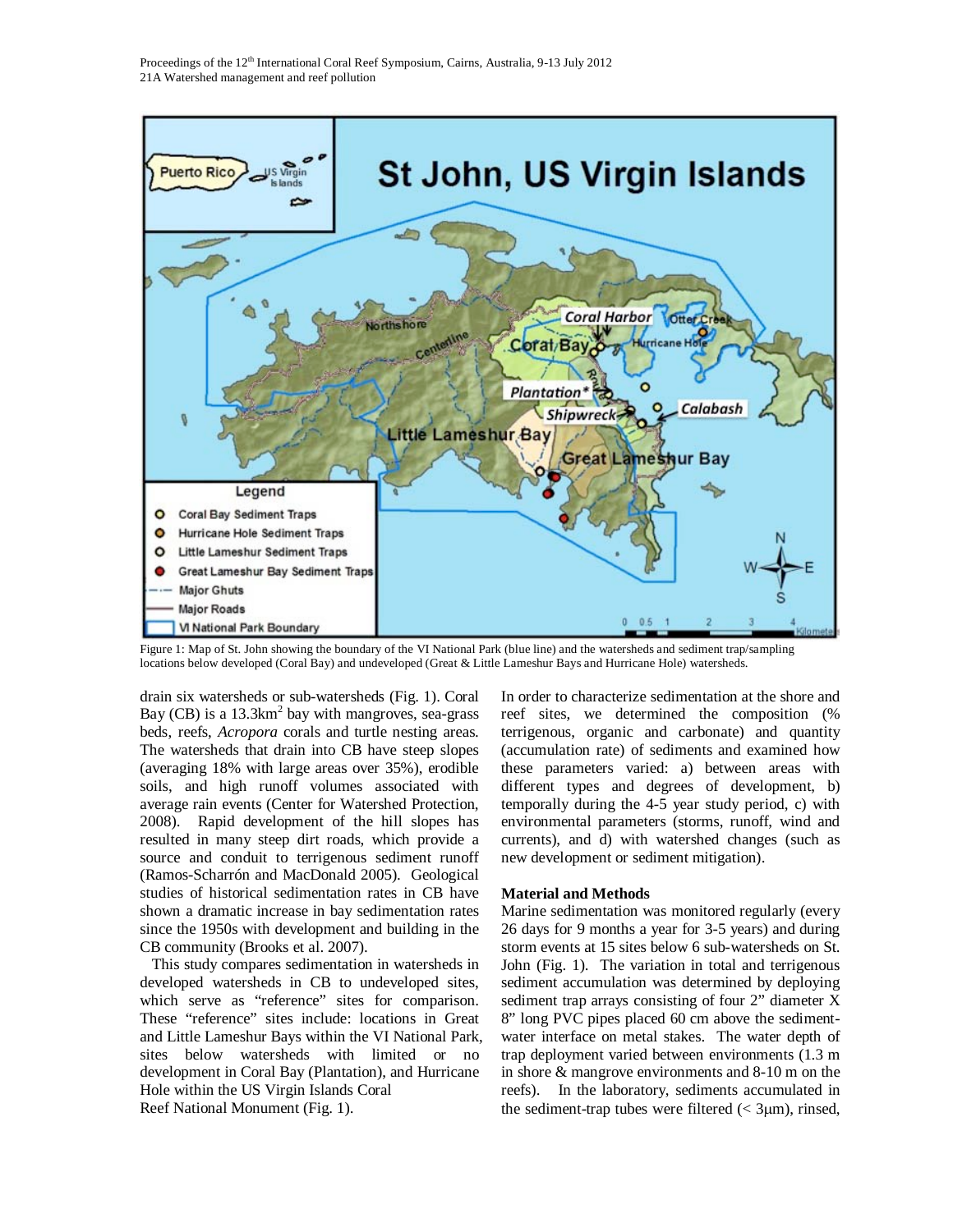Proceedings of the 12<sup>th</sup> International Coral Reef Symposium, Cairns, Australia, 9-13 July 2012 21A Watershed management and reef pollution

dried and weighed to determine the mass of sediment accumulated per unit area over the time deployed. The % organic matter and % carbonate sediment in each sample were measured by loss on ignition (LOI) (combusting 3 hours at  $550^{\circ}$ C for % organic and  $950^{\circ}$ C for 3 hours for % carbonate) (Heiri et al. 2001). The proportion (%) of terrigenous sediment was then determined by subtraction from the % organic and % carbonate and multiplied by the sediment accumulation rate to get the rate of terrigenous sediment accumulation in the trap tubes.



Figure 2: Comparison of mean sediment composition (% terrigenous, % organic, and % carbonate) at mangrove, shore and reef environments in bays below a developed (Coral) and an undeveloped (Lameshur\*) watershed within the Virgin Islands National Park for the period 8/09-12/11.

### **Results**

One would expect the proportion of terrigenous sediment to decrease with distance from the shore. We found that the mean proportion of terrigenous sediment (% terrigenous) decreased significantly from mangrove to shore to reef (Kruskal-Wallis: Coral Bay,  $n = 159$ ;  $p \le 0.001$ ; Lameshur Bay,  $n = 137$ ,  $p \le$ 0.001). But when sediments in each of three environments (mangrove, shore, reef) were compared between the developed and reference areas, the proportion (%) of terrigenous sediment was always significantly higher at the developed sites (Mann-Whitney U: mangrove,  $n = 81$ ,  $p \le 0.001$ ; shore,  $n =$ 82,  $p \le 0.001$ ; reef,  $n = 133$ ,  $p \le 0.001$ ) (Fig. 2).

 Terrigenous sediment accumulation rates were spatially variable (Fig. 3). Mean terrigenous accumulation rates for the 2.5-5 year monitoring period differed significantly among eight locations (Kruskal-Wallis:  $n = 8$ ,  $p \le 0.001$ ) (Fig. 3). The highest mean terrigenous accumulation rates were

recorded at two sites below areas of extensive watershed development: Coral Harbor, and Shipwreck (Figs. 1 & 3). The watershed above Coral Harbor is the largest watershed on St. John and contains many dirt roads. Mangroves lining the shoreline at the Coral Harbor may effectively be reducing terrigenous sediment delivery. Though Calabash is a steep and developed watershed adjacent to and geographically similar to the Shipwreck watershed, terrigenous sedimentation rates at the Calabash site were significantly lower than at Shipwreck (Mann-Whitney U:  $n = 51$ ,  $p \le 0.001$ ) (Fig. 3). Construction of a leaky sediment retention pond in 2008 at Calabash may have reduced terrigenous sediment runoff during all but the major storm events (when it overflows). Similar in size, steepness, and geographic orientation to Shipwreck and Calabash along the south shore of Coral Bay, Plantation consists of two sub-watersheds with minimal or no development (Fig. 1). Mean terrigenous sediment accumulation rates below this reference sub-watershed of Plantation were significantly less than below developed & unmitigated Shipwreck (Mann-Whitney U:  $n = 83$ ,  $p \leq$ 0.001) and Coral Harbor watersheds (Mann-Whitney U:  $n = 120$ ,  $p \le 0.001$ ) (Fig. 3). Mean terrigenous sediment accumulation rates were significantly higher at the developed (CB) compared to the reference (LB) reef and mangrove sites (Mann-Whitney U: reef, n = 166, p ≤ 0.001; mangrove, n = 131, p ≤ 0.001) (Fig. 3).



Figure 3: Variation in mean (+/- SE) terrigenous sediment accumulation (mg/cm<sup>2</sup>/day) in Coral Bay (CB), Lameshur Bay (LB) and Hurricane Hole (Fig. 1) for the time series (2.5-5 years). The sites below undeveloped reference watersheds are marked by asterisks.

 Examination of temporal variability in sedimentation at the shore sites (Fig. 4) shows that for most sampling periods, the highest rates of terrigenous accumulation were recorded at sites below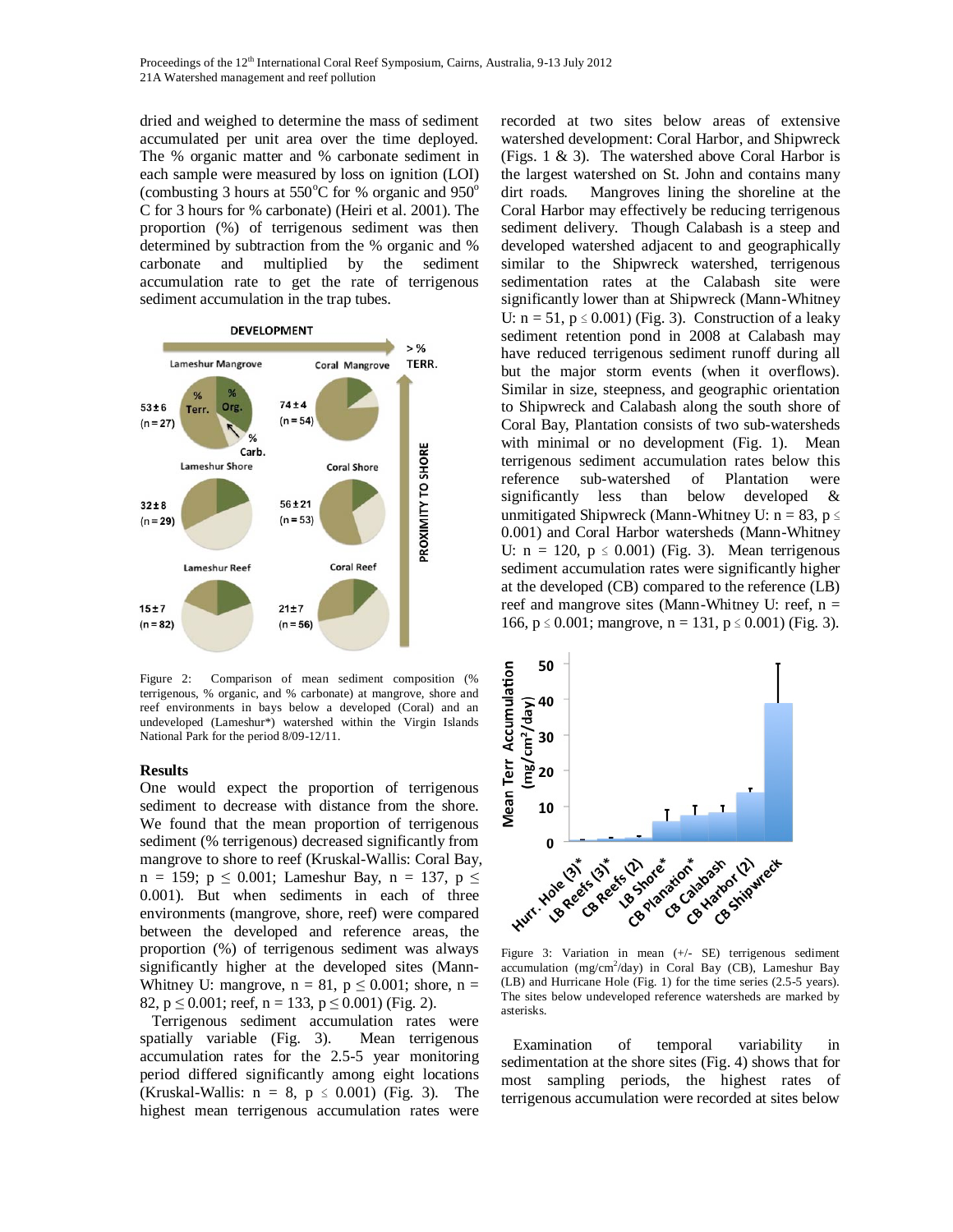Proceedings of the 12<sup>th</sup> International Coral Reef Symposium, Cairns, Australia, 9-13 July 2012 21A Watershed management and reef pollution



Figure 4: Temporal variability (8/07-12/11) in mean terrigenous sediment accumulation in shore and mangrove environments below developed (dashed) and reference (solid, asterisk) locations. Highest terrigenous accumulation occurs during periods of major runoff brought on by low-pressure systems or tropical storms/hurricanes. Major runoff events are indicated by the storm symbols. Watershed erosion mitigation structures were completed in Coral Bay in July of 2011, which marks the beginning of our post-mitigation period.

the developed watersheds (dashed lines in Fig. 4) compared to the reference sites (solid lines). The highest rates of terrigenous sediment accumulation occurred when there were periods of significant terrigenous runoff linked to major storm events. The fall rainy season of 2010 brought at least two tropical storms/hurricanes and 2 low-pressure systems, which resulted in record rains, landslides and terrigenous runoff that turned the bays brown. The highest terrigenous sediment accumulation during the fiveyear time series was recorded following Hurricane Otto (which passed St. John on 10/9/10-10/11/10) (Fig. 4). At the reef sites (Fig. 5), the highest total (dashed lines) and terrigenous (solid lines) sediment accumulation were recorded during storm events indicating that delivery of terrestrial sediment is closely linked to prevailing weather conditions.

 In addition, both total and terrigenous accumulation were higher at the reefs below the developed watershed (CB) than below the reference watershed (LB) for most sampling periods. An exception was observed during the sampling period when Hurricane Earl (8/30/10-8/31/10) passed over St. John. Total sediment accumulation at the Lameshur Bay reefs was the highest measured at reefs during the time series (Fig. 5). This storm did not bring much terrigenous runoff but brought high swells and waves from the south, which re-suspended carbonate bottom sediment in Lameshur Bay, turning the bay a whitish color. By comparison, H. Earl had less impact on sedimentation at the CB reef sites, which were



Figure 5: Temporal variability (8/07-12/11) in mean total (dashed) and terrigenous (solid) sediment accumulation at reef sites in Coral Bay (developed watershed) and Lameshur Bay (undeveloped reference watershed). Highest total and terrigenous accumulation occurred during major storms. Sediment accumulation rates during these storm periods surpass 10 and reach up to 100 mg/cm<sup>2</sup>/day.

somewhat protected from the southerly swell. The variable impact of this storm event at different reefs illustrates the necessity of site-specific monitoring to accurately quantify the specific sedimentary response to storms.

#### **Discussion**

Pastorok and Bilyard (1985) suggested that sediment accumulation rates of 10-50 mg/cm<sup>2</sup>/day and  $> 50$ mg/cm<sup>2</sup>/day cause "moderate to severe" and "severe to catastrophic" sediment stress, respectively. High sedimentation rates  $(>100 \text{ mg/cm}^2/\text{day})$  have also been shown to kill exposed coral tissue (Riegl and Branch 1995) or reduce photosynthetic yields (Philipp and Fabricius 2003). Though relatively low sediment accumulation rates (< 10  $mg/cm^2/day$ ) persisted at both the LB and CB reefs for most of the time series, three major storm events resulted in total sediment accumulation rates greater than 50 mg/cm<sup>2</sup>/day and one event produced rates greater than 100  $mg/cm<sup>2</sup>/day$ . Our data therefore suggest that these reefs are not under persistent chronic sedimentation stress, in contrast to other reefs in the USVI, such as those at Fish Bay (Gray et al., 2009). However, these integrated (26-day) mean accumulation rates may underestimate the acute sedimentation that occurs during the few days that a storm passes over.

 In summary, initial data from this study show consistently higher rates of terrigenous accumulation and proportions (%) of terrigenous sediment below developed watersheds with dirt roads and other sources of loose sediment compared to undeveloped forested reference sites. On average, terrigenous accumulation rates below developed watersheds are